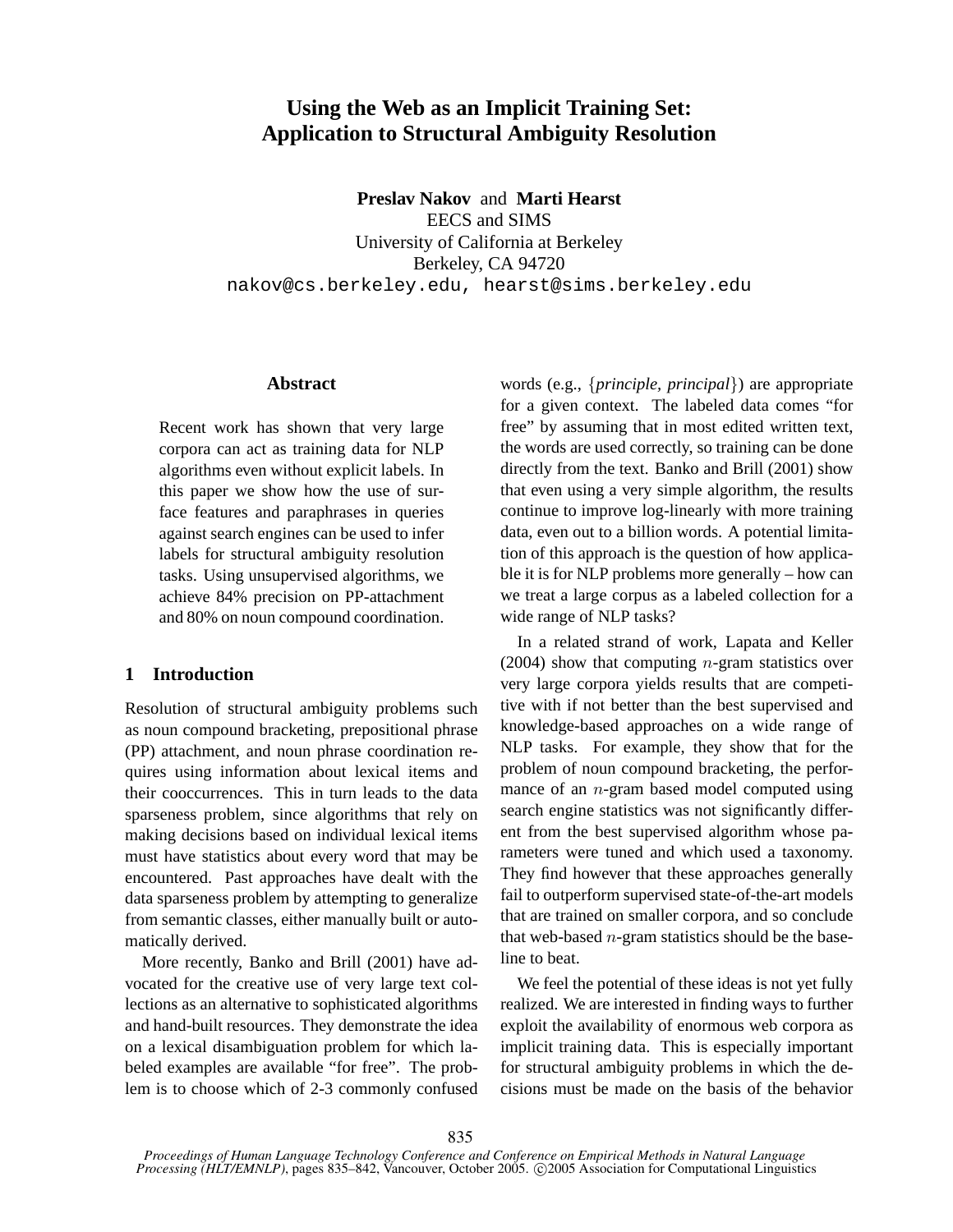of individual lexical items. The trick is to figure out how to use information that is latent in the web as a corpus, and web search engines as query interfaces to that corpus.

In this paper we describe two techniques – *surface features* and *paraphrases* – that push the ideas of Banko and Brill (2001) and Lapata and Keller (2004) farther, enabling the use of statistics gathered from very large corpora in an unsupervised manner. In recent work (Nakov and Hearst, 2005) we showed that a variation of the techniques, when applied to the problem of noun compound bracketing, produces higher accuracy than Lapata and Keller (2004) and the best supervised results. In this paper we adapt the techniques to the structural disambiguation problems of prepositional phrase attachment and noun compound coordination.

## **2 Prepositional Phrase Attachment**

A long-standing challenge for syntactic parsers is the attachment decision for prepositional phrases. In a configuration where a verb takes a noun complement that is followed by a PP, the problem arises of whether the PP attaches to the noun or to the verb. Consider the following contrastive pair of sentences:

- (1) *Peter spent millions of dollars.* (noun)
- (2) *Peter spent time with his family.* (verb)

In the first example, the PP *millions of dollars* attaches to the noun *millions*, while in the second the PP *with his family* attaches to the verb *spent*.

Past work on PP-attachment has often cast these associations as the quadruple  $(v, n_1, p, n_2)$ , where v is the verb,  $n_1$  is the head of the direct object,  $p$  is the preposition (the head of the PP) and  $n_2$  is the head of the NP inside the PP. For example, the quadruple for (2) is (*spent*, *time*, *with*, *family*).

#### **2.1 Related Work**

Early work on PP-attachment ambiguity resolution relied on syntactic (e.g., "minimal attachment" and "right association") and pragmatic considerations. Most recent work can be divided into supervised and unsupervised approaches. Supervised approaches tend to make use of semantic classes or thesauri in order to deal with data sparseness problems. Brill and Resnik (1994) used the supervised transformation-based learning method and lexical and conceptual classes derived from Word-Net, achieving 82% precision on 500 randomly selected examples. Ratnaparkhi et al. (1994) created a benchmark dataset of 27,937 quadruples  $(v, n_1, p, n_2)$ , extracted from the Wall Street Journal. They found the human performance on this task to be  $88\%$ <sup>1</sup>. Using this dataset, they trained a maximum entropy model and a binary hierarchy of word classes derived by mutual information, achieving 81.6% precision. Collins and Brooks (1995) used a supervised back-off model to achieve 84.5% precision on the Ratnaparkhi test set. Stetina and Makoto (1997) use a supervised method with a decision tree and WordNet classes to achieve 88.1% precision on the same test set. Toutanova et al. (2004) use a supervised method that makes use of morphological and syntactic analysis and WordNet synsets, yielding 87.5% accuracy.

In the unsupervised approaches, the attachment decision depends largely on co-occurrence statistics drawn from text collections. The pioneering work in this area was that of Hindle and Rooth (1993). Using a partially parsed corpus, they calculate and compare lexical associations over subsets of the tuple  $(v, n_1, p)$ , ignoring  $n_2$ , and achieve 80% precision at 80% recall.

More recently, Ratnaparkhi (1998) developed an unsupervised method that collects statistics from text annotated with part-of-speech tags and morphological base forms. An extraction heuristic is used to identify unambiguous attachment decisions, for example, the algorithm can assume a noun attachment if there is no verb within  $k$  words to the left of the preposition in a given sentence, among other conditions. This extraction heuristic uncovered 910K unique tuples of the form  $(v, p, n_2)$  and  $(n, p, n_2)$ , although the results are very noisy, suggesting the correct attachment only about 69% of the time. The tuples are used as training data for classifiers, the best of which achieves 81.9% precision on the Ratnaparkhi test set. Pantel and Lin (2000) describe an unsupervised method that uses a collocation database, a thesaurus, a dependency parser, and a large corpus (125M words), achieving 84.3% precision on the Ratnaparkhi test set. Using sim-

<sup>&</sup>lt;sup>1</sup>When presented with a whole sentence, average humans score 93%.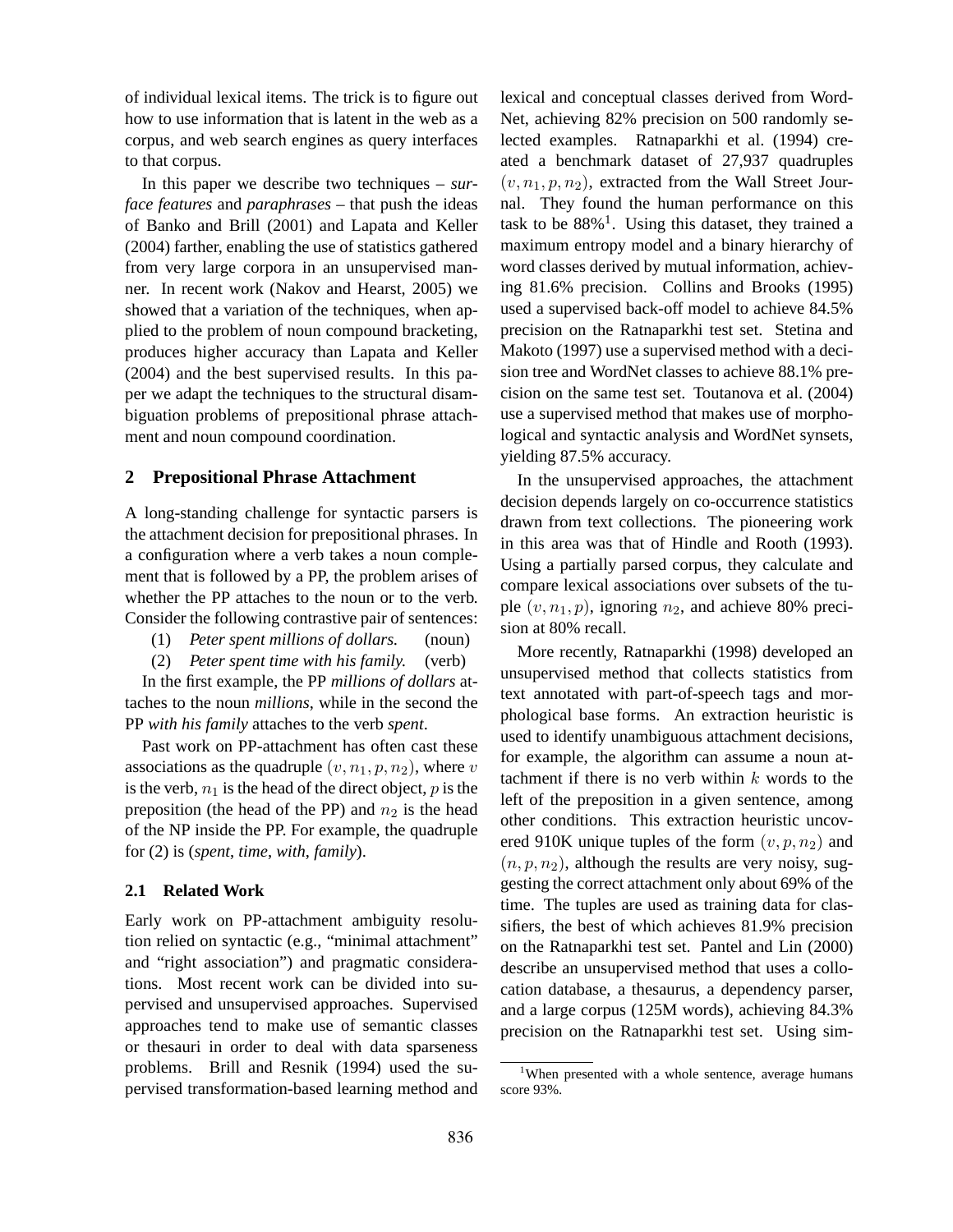ple combinations of web-based n-grams, Lapata and Keller (2005) achieve lower results, in the low 70's.

Using a different collection consisting of German PP-attachment decisions, Volk (2000) uses the web to obtain n-gram counts. He compared  $Pr(p|n_1)$  to  $Pr(p|v)$ , where  $Pr(p|x) = \#(x, p)/\#(x)$ . Here x can be  $n_1$  or v. The bigram frequencies  $\#(x, p)$ were obtained using the Altavista NEAR operator. The method was able to make a decision on 58% of the examples with a precision of 75% (baseline 63%). Volk (2001) then improved on these results by comparing  $Pr(p, n_2|n_1)$  to  $Pr(p, n_2|v)$ . Using inflected forms, he achieved  $P=75%$  and  $R=85%$ .

Calvo and Gelbukh (2003) experimented with a variation of this, using exact phrases instead of the NEAR operator. For example, to disambiguate *Veo al gato con un telescopio*, they compared frequencies for phrases such as "ver con telescopio" and "gato con telescopio". They tested this idea on 181 randomly chosen Spanish disambiguation examples, labelling 89.5% recall with a precision of 91.97%.

## **2.2 Models and Features**

## **2.2.1** n**-gram Models**

We computed two co-occurrence models;

- $(i)$  Pr $(p|n_1)$  vs. Pr $(p|v)$
- (*ii*)  $Pr(p, n_2 | n_1)$  vs.  $Pr(p, n_2 | v)$ .

Each of these was computed two different ways: using Pr (probabilities) and  $#$  (frequencies). We estimate the n-gram counts using exact phrase queries (with inflections, derived from WordNet 2.0) using the MSN Search Engine. We also allow for determiners, where appropriate, e.g., between the preposition and the noun when querying for  $\#(p, n_2)$ . We add up the frequencies for all possible variations. Web frequencies were reliable enough and did not need smoothing for (*i*), but for (*ii*), smoothing using the technique described in Hindle and Rooth (1993) led to better recall. We also tried back-off from (*ii*) to (*i*), as well as back-off plus smoothing, but did not find improvements over smoothing alone. We found n-gram counts to be unreliable when pronouns appear in the test set rather than nouns, and disabled them in these cases. Such examples can still be handled by paraphrases or surface features (see below).

### **2.2.2 Web-Derived Surface Features**

Authors sometimes (consciously or not) disambiguate the words they write by using surface-level markers to suggest the correct meaning. We have found that exploiting these markers, when they occur, can prove to be very helpful for making disambiguation decisions. The enormous size of web search engine indexes facilitates finding such markers frequently enough to make them useful.

For example, *John opened the door with a key* is a difficult verb attachment example because doors, keys, and opening are all semantically related. To determine if this should be a verb or a noun attachment, we search for cues that indicate which of these terms tend to associate most closely. If we see parentheses used as follows:

*"open the door (with a key)"*

this suggests a verb attachment, since the parentheses signal that "with a key" acts as its own unit. Similarly, hyphens, colons, capitalization, and other punctuation can help signal disambiguation decisions. For *Jean ate spaghetti with sauce*, if we see

*"eat: spaghetti with sauce"*

this suggests a noun attachment.

Table 1 illustrates a wide variety of surface features, along with the attachment decisions they are assumed to suggest (events of frequency 1 have been ignored). The surface features for PP-attachment have low recall: most of the examples have no surface features extracted.

We gather the statistics needed by issuing queries to web search engines. Unfortunately, search engines usually ignore punctuation characters, thus preventing querying directly for terms containing hyphens, brackets, etc. We collect these numbers indirectly by issuing queries with exact phrases and then post-processing the top 1,000 resulting summaries<sup>2</sup>, looking for the surface features of interest. We use Google for both the surface feature and paraphrase extractions (described below).

#### **2.2.3 Paraphrases**

The second way we extend the use of web counts is by paraphrasing the relation of interest and seeing if it can be found in its alternative form, which

<sup>&</sup>lt;sup>2</sup>We often obtain more than  $1,000$  summaries per example because we usually issue multiple queries per surface pattern, by varying inflections and inclusion of determiners.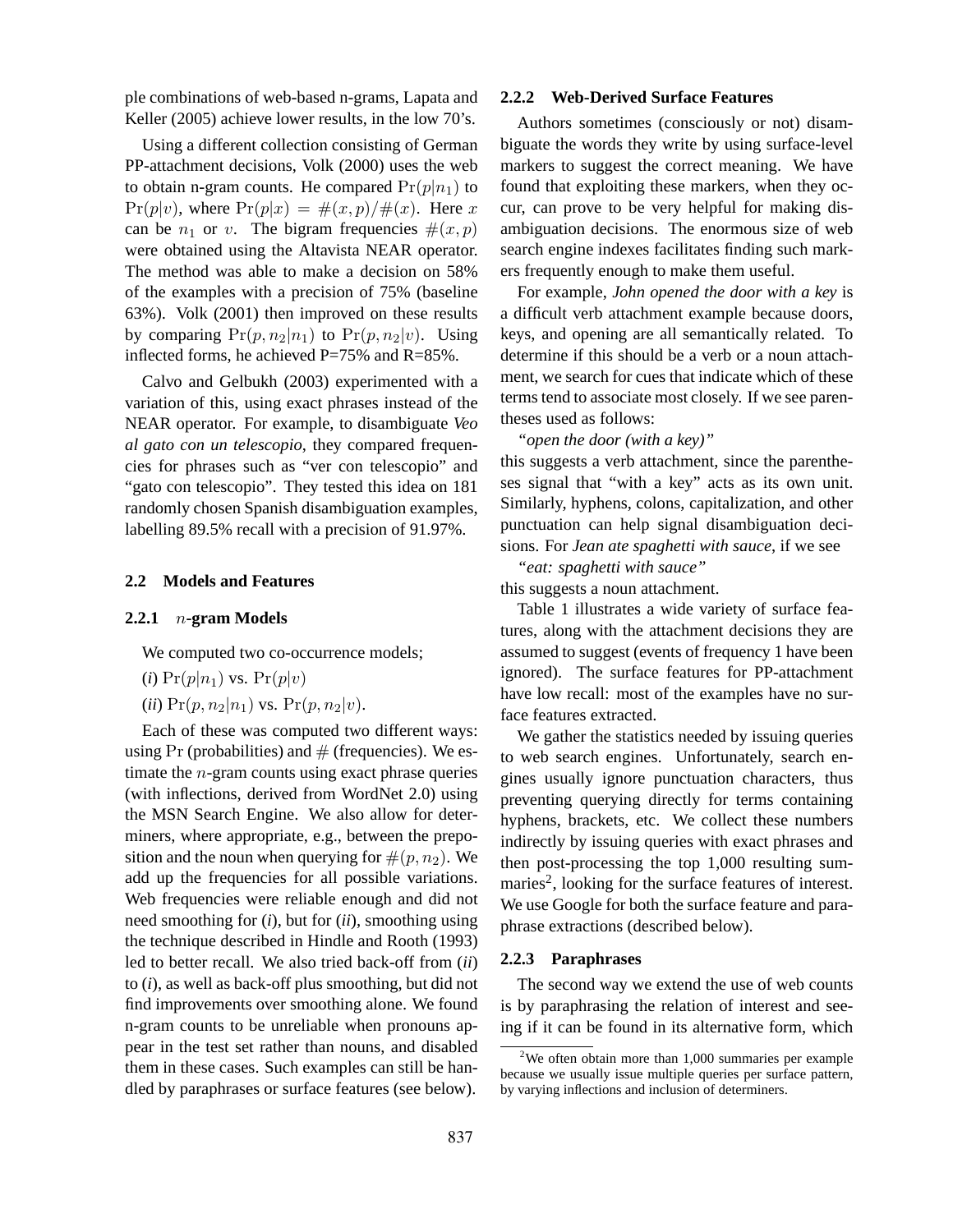suggests the correct attachment decision. We use the following patterns along with their associated attachment predictions:

- (1)  $v n_2 n_1$  (noun) (2)  $v p n_2 n_1$  (verb) (3)  $p n_2 * v n_1$  (verb) (4)  $n_1 p n_2 v$  (noun)
- (5) v *pronoun*  $p n_2$  (verb)
- (6) *be*  $n_1 p n_2$  (noun)

The idea behind Pattern (1) is to determine if " $n_1$  p  $n_2$ " can be expressed as a noun compound; if this happens sufficiently often, we can predict a noun attachment. For example, *meet/*v *demands/*n<sup>1</sup> *from/*p *customers/*n<sup>2</sup> becomes *meet/*v *the customers/n<sub>2</sub> demands/n<sub>1</sub>.* 

Note that the pattern could wrongly target ditransitive verbs: e.g., it could turn *gave/v an apple/n*<sup>1</sup>  $to/p$  *him*/ $n_2$  *into gave/v him/* $n_2$  *<i>an apple/n*<sub>1</sub>. To prevent this, we do not allow a determiner before  $n_1$ , but we do require one before  $n_2$ . In addition, we disallow the pattern if the preposition is *to* and we require both  $n_1$  and  $n_2$  to be nouns (as opposed to numbers, percents, pronouns, determiners etc.).

Pattern (2) predicts a verb attachment. It presupposes that " $p n_2$ " is an indirect object of the verb v and tries to switch it with the direct object  $n_1$ , e.g., *had/v a program/n<sub>1</sub> in/p place/n<sub>2</sub>* would be transformed into *had/v* in/p place/ $n_2$  a program/ $n_1$ . We require  $n_1$  to be preceded by a determiner (to prevent " $n_2$   $n_1$ " forming a noun compound).

Pattern (3) looks for appositions, where the PP has moved in front of the verb, e.g., *to/p him/n<sub>2</sub> I gave/v an apple/n*<sub>1</sub>. The symbol  $*$  indicates a wildcard position where we allow up to three intervening words.

Pattern (4) looks for appositions, where the PP has moved in front of the verb together with  $n_1$ . It would transform *shaken/v confidence/n<sub>1</sub> in/p markets/n<sub>2</sub>* into *confidence*/ $n_1$  *in/p markets/n<sub>2</sub> shaken/v.* 

Pattern (5) is motivated by the observation that if  $n_1$  is a pronoun, this suggests a verb attachment (Hindle and Rooth, 1993). (A separate feature checks if  $n_1$  is a pronoun.) The pattern substitutes  $n_1$  with a dative pronoun (we allow *him* and *her*), e.g., it will convert *put/v a client/n<sub>1</sub> at/p odds/n<sub>2</sub>* into *put/v* him at/*p odds*/ $n_2$ .

Pattern (6) is motivated by the observation that the verb *to be* is typically used with a noun attachment. (A separate feature checks if  $v$  is a form of the verb

*to be*.) The pattern substitutes v with *is* and *are*, e.g. it will turn *eat/v spaghetti/n*<sub>1</sub> *with/p sauce/n*<sub>2</sub> into *is spaghetti/n*<sub>1</sub> *with/p sauce/n*<sub>2</sub>*.* 

These patterns all allow for determiners where appropriate, unless explicitly stated otherwise. For a given example, a prediction is made if at least one instance of the pattern has been found.

## **2.3 Evaluation**

For the evaluation, we used the test part (3,097 examples) of the benchmark dataset by Ratnaparkhi et al. (1994). We used all 3,097 test examples in order to make our results directly comparable.

Unfortunately, there are numerous errors in the test set<sup>3</sup>. There are 149 examples in which a bare determiner is labeled as  $n_1$  or  $n_2$  rather than the actual head noun. Supervised algorithms can compensate for this problem by learning from the training set that "the" can act as a noun in this collection, but unsupervised algorithms cannot.

In addition, there are also around 230 examples in which the nouns contain special symbols like: %, slash, &, ', which are lost when querying against a search engine. This poses a problem for our algorithm but is not a problem with the test set itself.

The results are shown in Table 2. Following Ratnaparkhi (1998), we predict a noun attachment if the preposition is *of* (a very reliable heuristic). The table shows the performance for each feature in isolation (excluding examples whose preposition is *of*). The surface features are represented by a single score in Table 2: for a given example, we sum up separately the number of noun- and verb-attachment pattern matches, and assign the attachment with the larger number of matches.

We combine the bold rows of Table 2 in a majority vote (assigning noun attachment to all *of* instances), obtaining P=85.01%, R=91.77%. To get 100% recall, we assign all undecided cases to *verb* (since the majority of the remaining non-*of* instances attach to the verb, yielding P=83.63%, R=100%. We show 0.95-level confidence intervals for the precision, computed by a general method based on constant chi-square boundaries (Fleiss, 1981).

A test for statistical significance reveals that our results are as strong as those of the leading unsuper-

 $3Ratnaparkhi$  (1998) notes that the test set contains errors, but does not correct them.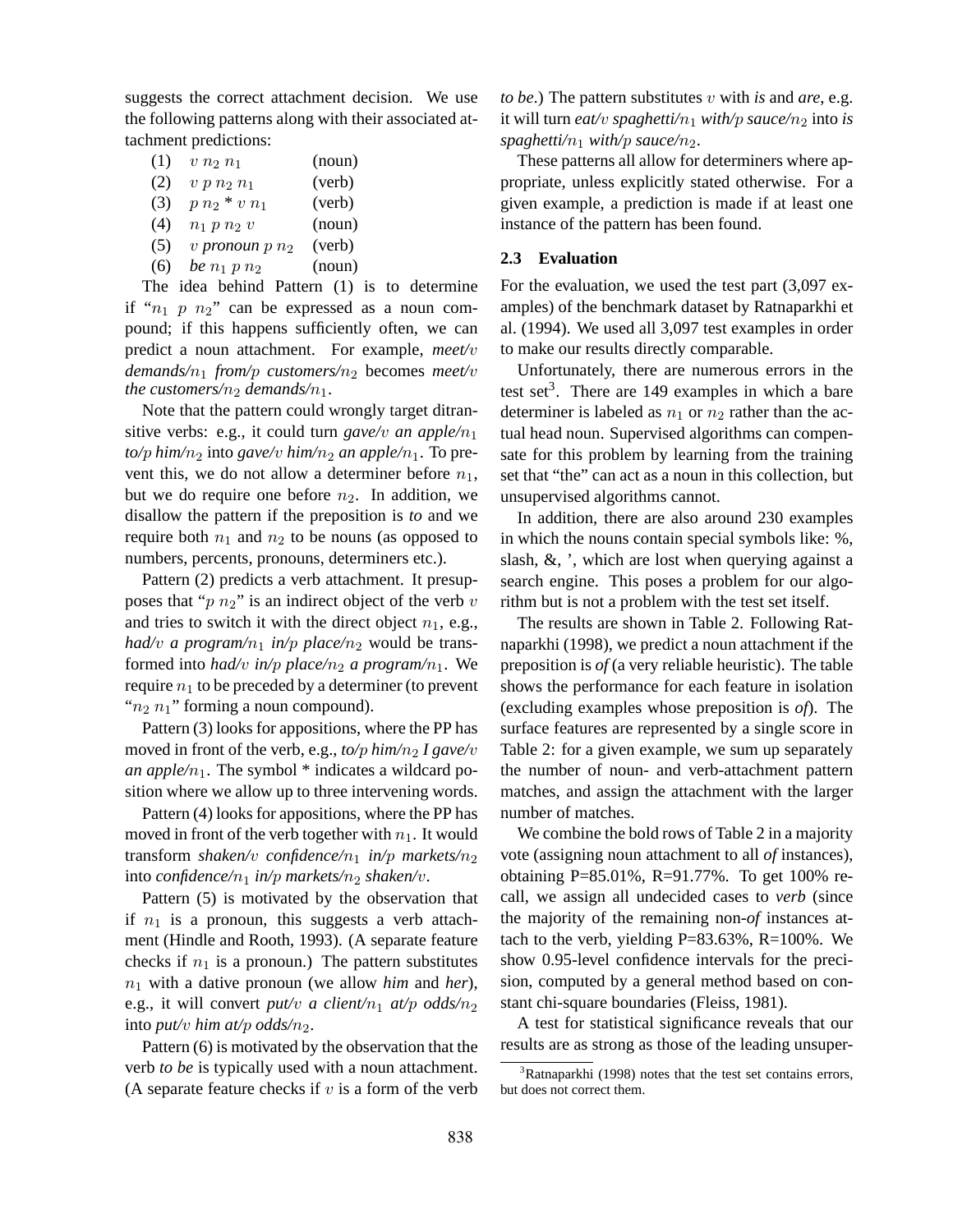| Example                | Predicts | $P(\% )$ | $R(\% )$ |
|------------------------|----------|----------|----------|
| open Door with a key   | noun     | 100.00   | 0.13     |
| (open) door with a key | noun     | 66.67    | 0.28     |
| open (door with a key) | noun     | 71.43    | 0.97     |
| open - door with a key | noun     | 69.70    | 1.52     |
| open / door with a key | noun     | 60.00    | 0.46     |
| open, door with a key  | noun     | 65.77    | 5.11     |
| open: door with a key  | noun     | 64.71    | 1.57     |
| open; door with a key  | noun     | 60.00    | 0.23     |
| open. door with a key  | noun     | 64.13    | 4.24     |
| open? door with a key  | noun     | 83.33    | 0.55     |
| open! door with a key  | noun     | 66.67    | 0.14     |
| open door With a Key   | verb     | 0.00     | 0.00     |
| (open door) with a key | verb     | 50.00    | 0.09     |
| open door (with a key) | verb     | 73.58    | 2.44     |
| open door - with a key | verb     | 68.18    | 2.03     |
| open door / with a key | verb     | 100.00   | 0.14     |
| open door, with a key  | verb     | 58.44    | 7.09     |
| open door: with a key  | verb     | 70.59    | 0.78     |
| open door; with a key  | verb     | 75.00    | 0.18     |
| open door. with a key  | verb     | 60.77    | 5.99     |
| open door! with a key  | verb     | 100.00   | 0.18     |

Table 1: **PP-attachment surface features.** Precision and recall shown are across all examples, not just the door example shown.

vised approach on this collection (Pantel and Lin, 2000). Unlike that work, we do not require a collocation database, a thesaurus, a dependency parser, nor a large domain-dependent text corpus, which makes our approach easier to implement and to extend to other languages.

## **3 Coordination**

Coordinating conjunctions (*and*, *or*, *but*, etc.) pose major challenges to parsers and their proper handling is essential for the understanding of the sentence. Consider the following "cooked" example:

*The Department of Chronic Diseases and Health Promotion leads and strengthens global efforts to prevent and control chronic diseases or disabilities and to promote health and quality of life.*

Conjunctions can link two words, two constituents (e.g., NPs), two clauses or even two sentences. Thus, the first challenge is to identify the boundaries of the conjuncts of each coordination. The next problem comes from the interaction of the coordinations with other constituents that attach to its conjuncts (most often prepositional phrases). In the example above we need to decide between *[health and [quality of life]]* and *[[health and qual-*

| <b>Model</b>                                                                  | $P(\%)$            | $\mathbf{R}(\%)$ |
|-------------------------------------------------------------------------------|--------------------|------------------|
| Baseline (noun attach)                                                        | 41.82              | 100.00           |
| $\#(x,p)$                                                                     | 58.91              | 83.97            |
| Pr(p x)                                                                       | 66.81              | 83.97            |
| $Pr(p x)$ smoothed                                                            | 66.81              | 83.97            |
| $#(x, p, n_2)$                                                                | 65.78              | 81.02            |
| $Pr(p, n_2 x)$                                                                | 68.34              | 81.62            |
| $Pr(p, n_2 x)$ smoothed                                                       | 68.46              | 83.97            |
| $(1)$ "v $n_2$ $n_1$ "                                                        | 59.29              | 22.06            |
| $(2)$ "p $n_2$ v $n_1$ "                                                      | 57.79              | 71.58            |
| $(3)$ " $n_1 * p n_2 v$ "                                                     | 65.78              | 20.73            |
| $(4)$ "v p $n_2$ $n_1$ "                                                      | 81.05              | 8.75             |
| (5) "v pronoun p $n_2$ "                                                      | 75.30              | 30.40            |
| (6) "be $n_1 p n_2$ "                                                         | 63.65              | 30.54            |
| $n_1$ is pronoun                                                              | 98.48              | 3.04             |
| $v$ is to be                                                                  | 79.23              | 9.53             |
| Surface features (summed)                                                     | 73.13              | 9.26             |
| <i>Maj. vote, of</i> $\rightarrow$ <i>noun</i>                                | $85.01 + 1.21$     | 91.77            |
| <i>Maj. vote, of</i> $\rightarrow$ <i>noun, N/A</i> $\rightarrow$ <i>verb</i> | $83.63 {\pm} 1.30$ | <i>100.00</i>    |

Table 2: **PP-attachment results, in percentages.**

*ity] of life]*. From a semantic point of view, we need to determine whether the *or* in *chronic diseases or disabilities* really means *or* or is used as an *and* (Agarwal and Boggess, 1992). Finally, we need to choose between a *non-elided* and an *elided* reading: *[[chronic diseases] or disabilities]* vs. *[chronic [diseases or disabilities]]*.

Below we focus on a special case of the latter problem: noun compound (NC) coordination. Consider the NC *car and truck production*. Its real meaning is *car production and truck production*. However, due to the principle of economy of expression, the first instance of *production* has been compressed out by means of ellipsis. By contrast, in *president and chief executive*, *president* is simply linked to *chief executive*. There is also an all-way coordination, where the conjunct is part of the whole, as in *Securities and Exchange Commission*.

More formally, we consider configurations of the kind  $n_1$  c  $n_2$  h, where  $n_1$  and  $n_2$  are nouns, c is a coordination (*and* or *or*) and h is the head noun<sup>4</sup>. The task is to decide whether there is an ellipsis or not, independently of the local context. Syntactically, this can be expressed by the following bracketings:  $[[n_1 c n_2] h]$  versus  $[n_1 c [n_2 h]]$ . (Collins' parser (Collins, 1997) always predicts a flat NP for such configurations.) In order to make the task more

<sup>&</sup>lt;sup>4</sup>The configurations of the kind  $n h_1 c h_2$  (e.g., *company/n*  $cars/h_1$  *and/c trucks/h<sub>2</sub>*) can be handled in a similar way.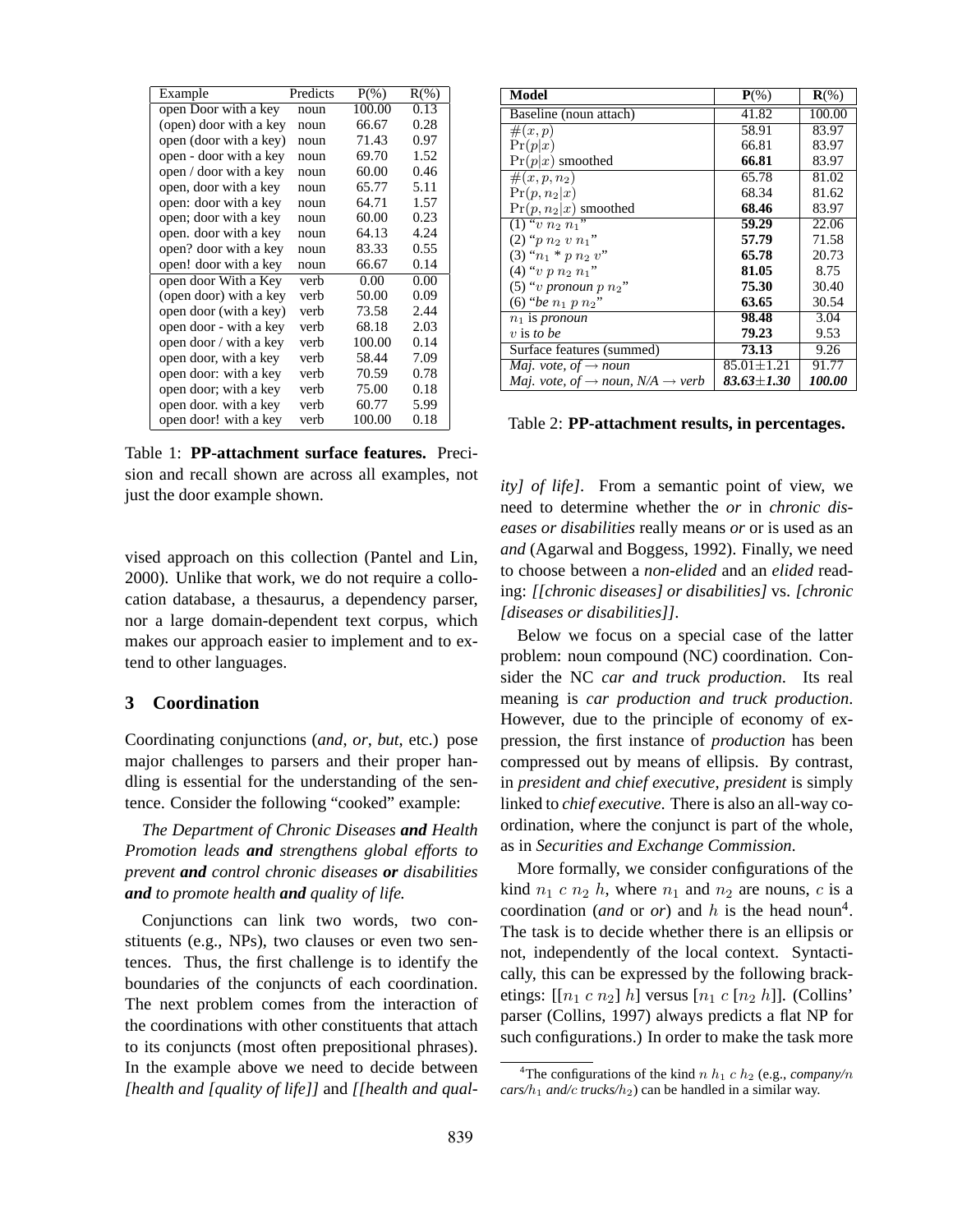realistic (from a parser's perspective), we ignore the option of all-way coordination and try to predict the bracketing in Penn Treebank (Marcus et al., 1994) for configurations of this kind. The Penn Treebank brackets NCs with ellipsis as, e.g.,

*(NP car/NN and/CC truck/NN production/NN)*. and without ellipsis as

*(NP (NP president/NN) and/CC (NP chief/NN executive/NN))*

The NPs with ellipsis are flat, while the others contain internal NPs. The all-way coordinations can appear bracketed either way and make the task harder.

## **3.1 Related Work**

Coordination ambiguity is under-explored, despite being one of the three major sources of structural ambiguity (together with prepositional phrase attachment and noun compound bracketing), and belonging to the class of ambiguities for which the number of analyses is the number of binary trees over the corresponding nodes (Church and Patil, 1982), and despite the fact that conjunctions are among the most frequent words.

Rus et al. (2002) present a deterministic rulebased approach for bracketing *in context* of coordinated NCs of the kind  $n_1$  c  $n_2$  h, as a necessary step towards logical form derivation. Their algorithm uses POS tagging, syntactic parses, semantic senses of the nouns (manually annotated), lookups in a semantic network (WordNet) and the type of the coordination conjunction to make a 3-way classification: ellipsis, no ellipsis and all-way coordination. Using a back-off sequence of 3 different heuristics, they achieve 83.52% precision (baseline 61.52%) on a set of 298 examples. When 3 additional contextdependent heuristics and 224 additional examples with local contexts are added, the precision jumps to 87.42% (baseline 52.35%), with 71.05% recall.

Resnik (1999) disambiguates two kinds of patterns:  $n_1$  and  $n_2$   $n_3$  and  $n_1$   $n_2$  and  $n_3$   $n_4$ (e.g., [food/n<sub>1</sub> [handling/n<sub>2</sub> and/c storage/n<sub>3</sub>] *procedures*/ $n_4$ *]*). While there are two options for the former (all-way coordinations are not allowed), there are 5 valid bracketings for the latter. Following Kurohashi and Nagao (1992), Resnik makes decisions based on similarity of form (i.e., number agreement: P=53%, R=90.6%), similarity of meaning (P=66%, R=71.2%) and conceptual association

| Example                           | Predicts    | $P(\% )$ | $R(\%)$ |
|-----------------------------------|-------------|----------|---------|
| (buy) and sell orders             | NO ellipsis | 33.33    | 1.40    |
| buy (and sell orders)             | NO ellipsis | 70.00    | 4.67    |
| buy: and sell orders              | NO ellipsis | 0.00     | 0.00    |
| buy; and sell orders              | NO ellipsis | 66.67    | 2.80    |
| buy, and sell orders              | NO ellipsis | 68.57    | 8.18    |
| buy[] and sell orders NO ellipsis |             | 49.00    | 46.73   |
| buy- and sell orders              | ellipsis    | 77.27    | 5.14    |
| buy and sell / orders             | ellipsis    | 50.54    | 21.73   |
| (buy and sell) orders             | ellipsis    | 92.31    | 3.04    |
| buy and sell (orders)             | ellipsis    | 90.91    | 2.57    |
| buy and sell, orders              | ellipsis    | 92.86    | 13.08   |
| buy and sell: orders              | ellipsis    | 93.75    | 3.74    |
| buy and sell; orders              | ellipsis    | 100.00   | 1.87    |
| buy and sell. orders              | ellipsis    | 93.33    | 7.01    |
| buy and sell[] orders             | ellipsis    | 85.19    | 18.93   |

Table 3: **Coordination surface features.** Precision and recall shown are across all examples, not just the *buy and sell orders* shown.

 $(P=75.0\%, R=69.3\%)$ . Using a decision tree to combine the three information sources, he achieves 80% precision (baseline 66%) at 100% recall for the 3 noun coordinations. For the 4-noun coordinations the precision is 81.6% (baseline 44.9%), 85.4% recall.

Chantree et al. (2005) cover a large set of ambiguities, not limited to nouns. They allow the head word to be a noun, a verb or an adjective, and the modifier to be an adjective, a preposition, an adverb, etc. They extract distributional information from the British National Corpus and distributional similarities between words, similarly to (Resnik, 1999). In two different experiments they achieve P=88.2%, R=38.5% and P=80.8%, R=53.8% (baseline  $P = 75%$ ).

Goldberg (1999) resolves the *attachment of ambiguous coordinate phrases* of the kind  $n_1$  p  $n_2$  c  $n_3$ , e.g., *box*/ $n_1$  *of/p chocolates/* $n_2$  *and/c roses/* $n_3$ *.* Using an adaptation of the algorithm proposed by Ratnaparkhi (1998) for PP-attachment, she achieves P=72% (baseline P=64%), R=100.00%.

Agarwal and Boggess (1992) focus on the *identification of the conjuncts of coordinate conjunctions*. Using POS and case labels in a deterministic algorithm, they achieve P=81.6%. Kurohashi and Nagao (1992) work on the same problem for Japanese. Their algorithm looks for similar word sequences among with sentence simplification, and achieves a precision of 81.3%.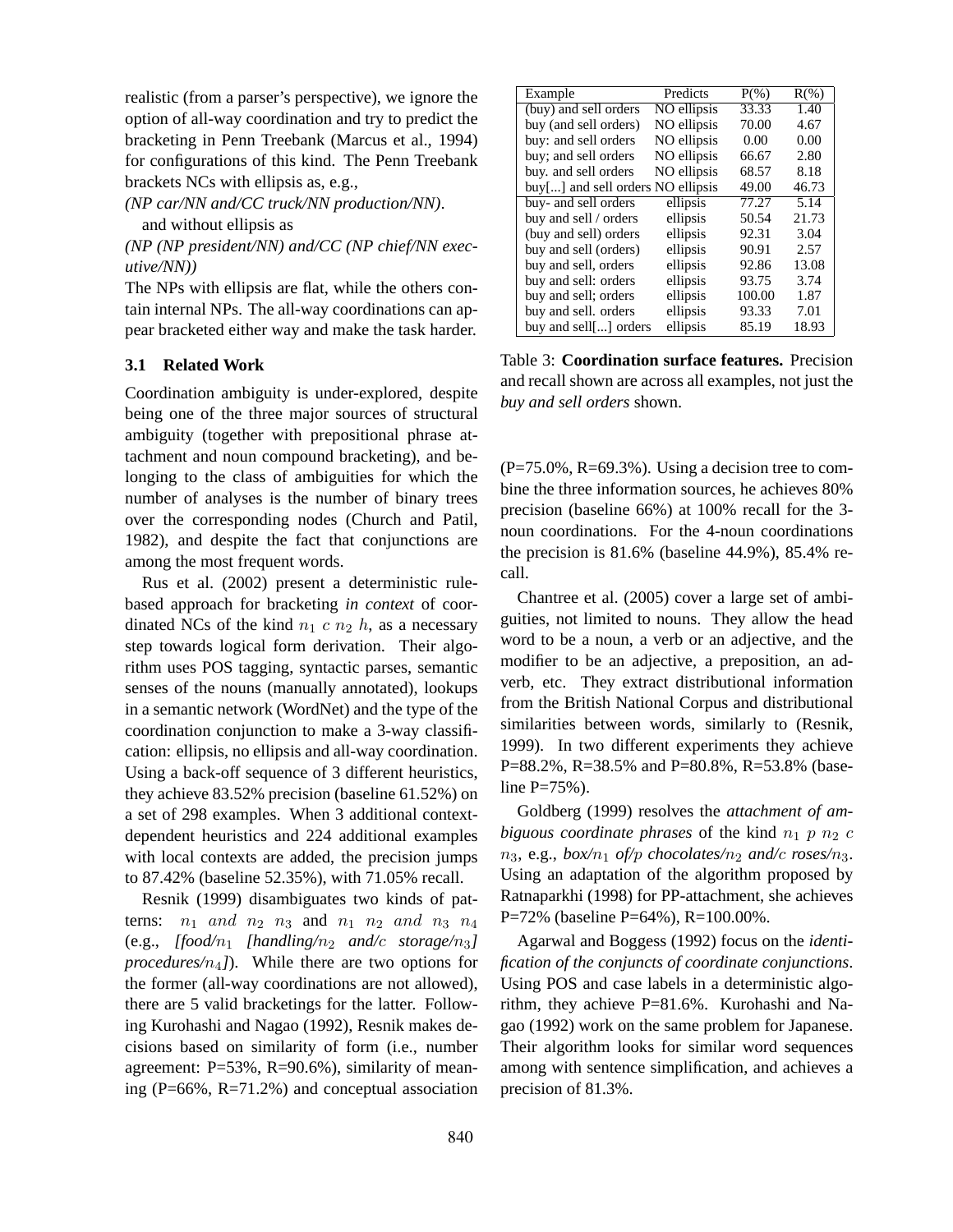#### **3.2 Models and Features**

## **3.2.1** n**-gram Models**

We use the following *n*-gram models:

(*i*) 
$$
\#(n_1, h)
$$
 vs.  $\#(n_2, h)$ 

 $(ii)$   $\#(n_1, h)$  vs.  $\#(n_1, c, n_2)$ 

Model ( $i$ ) compares how likely it is that  $n_1$  modifies  $h$ , as opposed to  $n_2$  modifying  $h$ . Model (*ii*) checks which association is stronger: between  $n_1$ and h, or between  $n_1$  and  $n_2$ . Regardless of whether the coordination is *or* or *and*, we query for both and we add up the corresponding counts.

#### **3.2.2 Web-Derived Surface Features**

The set of surface features is similar to the one we used for PP-attachment. These are brackets, slash, comma, colon, semicolon, dot, question mark, exclamation mark, and any character. There are two additional ellipsis-predicting features: a dash after  $n_1$  and a slash after  $n_2$ , see Table 3.

## **3.2.3 Paraphrases**

We use the following paraphrase patterns:

- (1)  $n_2 c n_1 h$  (ellipsis)
- (2)  $n_2 h c n_1$  (NO ellipsis)
- (3)  $n_1 h c n_2 h$  (ellipsis)
- (4)  $n_2 h c n_1 h$  (ellipsis)

If matched frequently enough, each of these patterns predicts the coordination decision indicated in parentheses. If found only infrequently or not found at all, the opposite decision is made. Pattern (1) switches the places of  $n_1$  and  $n_2$  in the coordinated NC. For example, *bar and pie graph* can easily become *pie and bar graph*, which favors ellipsis. Pattern (2) moves  $n_2$  and h together to the left of the coordination conjunction, and places  $n_1$  to the right. If this happens frequently enough, there is no ellipsis. Pattern (3) inserts the elided head h after  $n_1$  with the hope that if there is ellipsis, we will find the full phrase elsewhere in the data. Pattern (4) combines pattern (1) and pattern (3); it not only inserts  $h$  after  $n_1$  but also switches the places of  $n_1$  and  $n_2$ .

As shown in Table 4, we included four of the heuristics by Rus et al. (2002). Heuristic 1 predicts no coordination when  $n_1$  and  $n_2$  are the same, e.g., *milk and milk products*. Heuristics 2 and 3 perform a lookup in WordNet and we did not use them. Heuristics 4, 5 and 6 exploit the local context, namely the

| Model                                        | $P(\%)$ | $\mathbf{R}$ (%)     |
|----------------------------------------------|---------|----------------------|
| Baseline: ellipsis                           | 56.54   | 100.00               |
| $(n_1, h)$ vs. $(n_2, h)$                    | 80.33   | 28.50                |
| $(n_1, h)$ vs. $(n_1, c, n_2)$               | 61.14   | 45.09                |
| $(n_2, c, n_1, h)$                           | 88.33   | 14.02                |
| $(n_2, h, c, n_1)$                           | 76.60   | 21.96                |
| $(n_1, h, c, n_2, h)$                        | 75.00   | 6.54                 |
| $(n_2, h, c, n_1, h)$                        | 78.67   | 17.52                |
| Heuristic 1                                  | 75.00   | 0.93                 |
| Heuristic 4                                  | 64.29   | 6.54                 |
| Heuristic 5                                  | 61.54   | 12.15                |
| Heuristic 6                                  | 87.09   | 7.24                 |
| Number agreement                             | 72.22   | 46.26                |
| Surface sum                                  | 82.80   | 21.73                |
| Majority vote                                | 83.82   | 80.84                |
| Majority vote, $N/A \rightarrow$ no ellipsis | 80.61   | <i><b>100.00</b></i> |

Table 4: **Coordination results, in percentages.**

adjectives modifying  $n_1$  and/or  $n_2$ . Heuristic 4 predicts no ellipsis if both  $n_1$  and  $n_2$  are modified by adjectives. Heuristic 5 predicts ellipsis if the coordination is *or* and  $n_1$  is modified by an adjective, but  $n_2$  is not. Heuristic 6 predicts no ellipsis if  $n_1$ is not modified by an adjective, but  $n_2$  is. We used versions of heuristics 4, 5 and 6 that check for determiners rather than adjectives.

Finally, we included the number agreement feature (Resnik, 1993): (a) if  $n_1$  and  $n_2$  match in number, but  $n_1$  and h do not, predict ellipsis; (b) if  $n_1$ and  $n_2$  do not match in number, but  $n_1$  and h do, predict no ellipsis; (c) otherwise leave undecided.

### **3.3 Evaluation**

We evaluated the algorithms on a collection of 428 examples extracted from the Penn Treebank. On extraction, determiners and non-noun modifiers were allowed, but the program was only presented with the quadruple  $(n_1, c, n_2, h)$ . As Table 4 shows, our overall performance of 80.61 is on par with other approaches, whose best scores fall into the low 80's for precision. (Direct comparison is not possible, as the tasks and datasets all differ.)

As Table 4 shows, n-gram model (*i*) performs well, but n-gram model (*ii*) performs poorly, probably because the  $(n_1, c, n_2)$  contains three words, as opposed to two for the alternative  $(n_1, h)$ , and thus a priori is less likely to be observed.

The surface features are less effective for resolving coordinations. As Table 3 shows, they are very good predictors of ellipsis, but are less reliable when